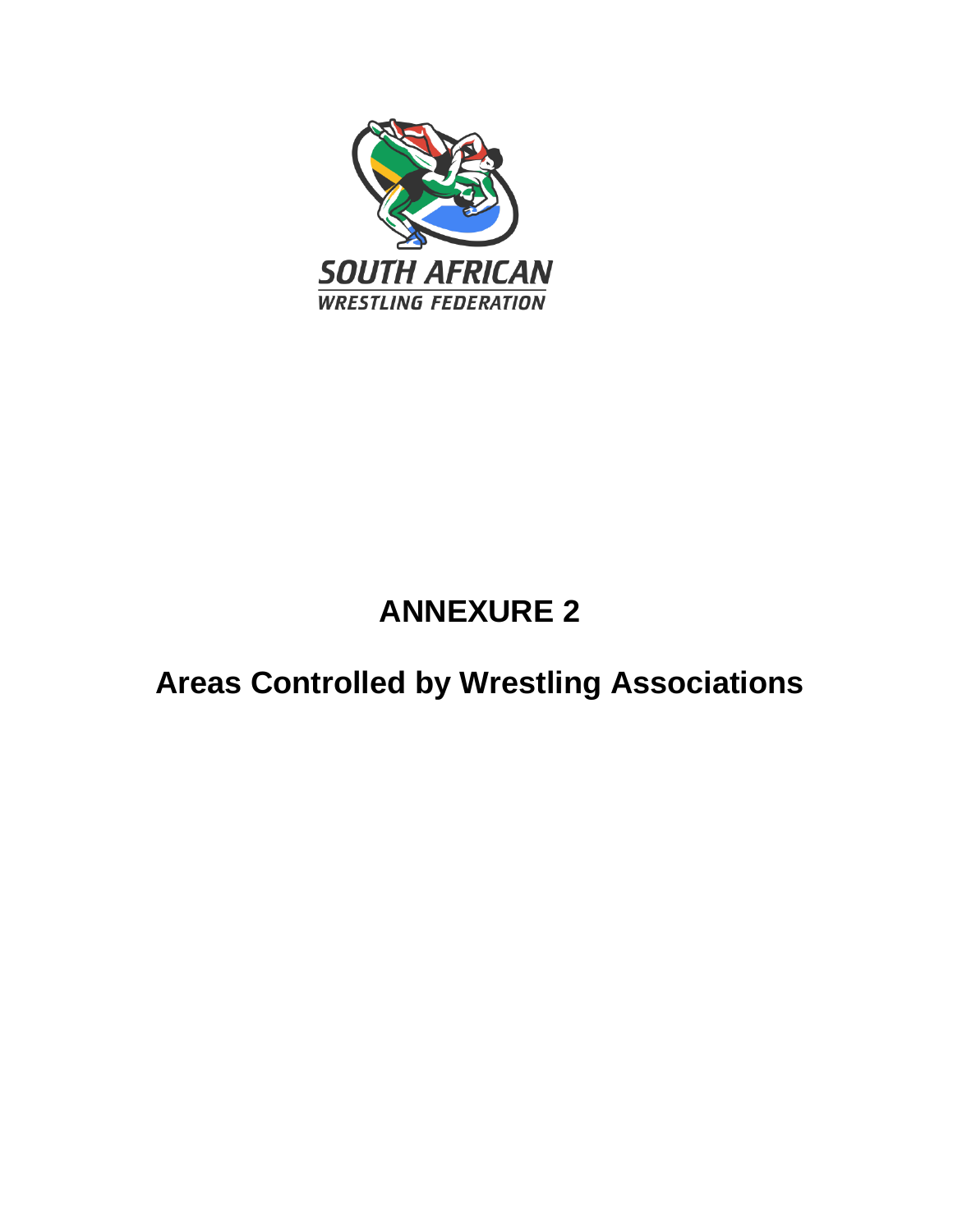# **ANNEXURE 2**

# **Areas controlled by wrestling associations – 8th May 2004**

The area of each wrestling association, will, as far as possible, be determined by the magisterial districts and provincial boundaries to conform to articles 6.21, 6.22 and 8.5.2

## **1. LIMPOPO:**

Warmbaths (Bela Bela), Thabazimbi, Waterberg (Bushveld DC), Potgietersrus (Mogalakwena), Pietersburg (Polokwane), Letaba, Messina (Musina), Soutpansberg, Ellisras (Lephalale), Phalaborwa (Ba-Phalaborwa), Lebowa, Gazankulu, Venda, Groblersdal (Greater Groblersdal), Marble Hall (Greater Marble Hall).

#### **2. NORTHERN GAUTENG:**

Pretoria, Cullinan, Bronkhorstspruit (Kungwini), Wonderboom, Soshanguve, Rustenburg.

## **3. CENTRAL GAUTENG:**

Johannesburg, Roodepoort, Krugersdorp (Mogale City), Randburg, Westonaria, Randfontein, Fochville, Carletonville.

## 4. **SEDIBENG (LEKOA VAAL):**

Vereeniging, Vanderbijlpark (Emfuleni), Meyerton.

## **5. NORTH WEST:**

Brits, Klerksdorp, Potchefstroom, Ventersdorp, Koster (Kletleng River), Swartruggens, Marico, Lichtenburg (Ditsobola), Coligny, Wolmaransstad (Maquassi Hills), Delareyville, Bloemhof, Zeerust, Mafikeng (Mmabatho), Vryburg (Naledi), Schweizer–Reneke, Oberholzer.

## **6. EASTERN GAUTENG:**

Kempton Park, Germiston, Alberton, Boksburg, Brakpan, Benoni, Springs, Heidelberg (Lesedi), Nigel.

#### **7. MPUMALANGA:**

Delmas, Balfour (Dipaleseng), Standerton (Lekwa), Bethal, Amersfoort, Volksrust (Seme), Wakkerstroom, Piet Retief (Mkhondo), Middelburg, Lydenburg (Thaba Chweu), Pilgrims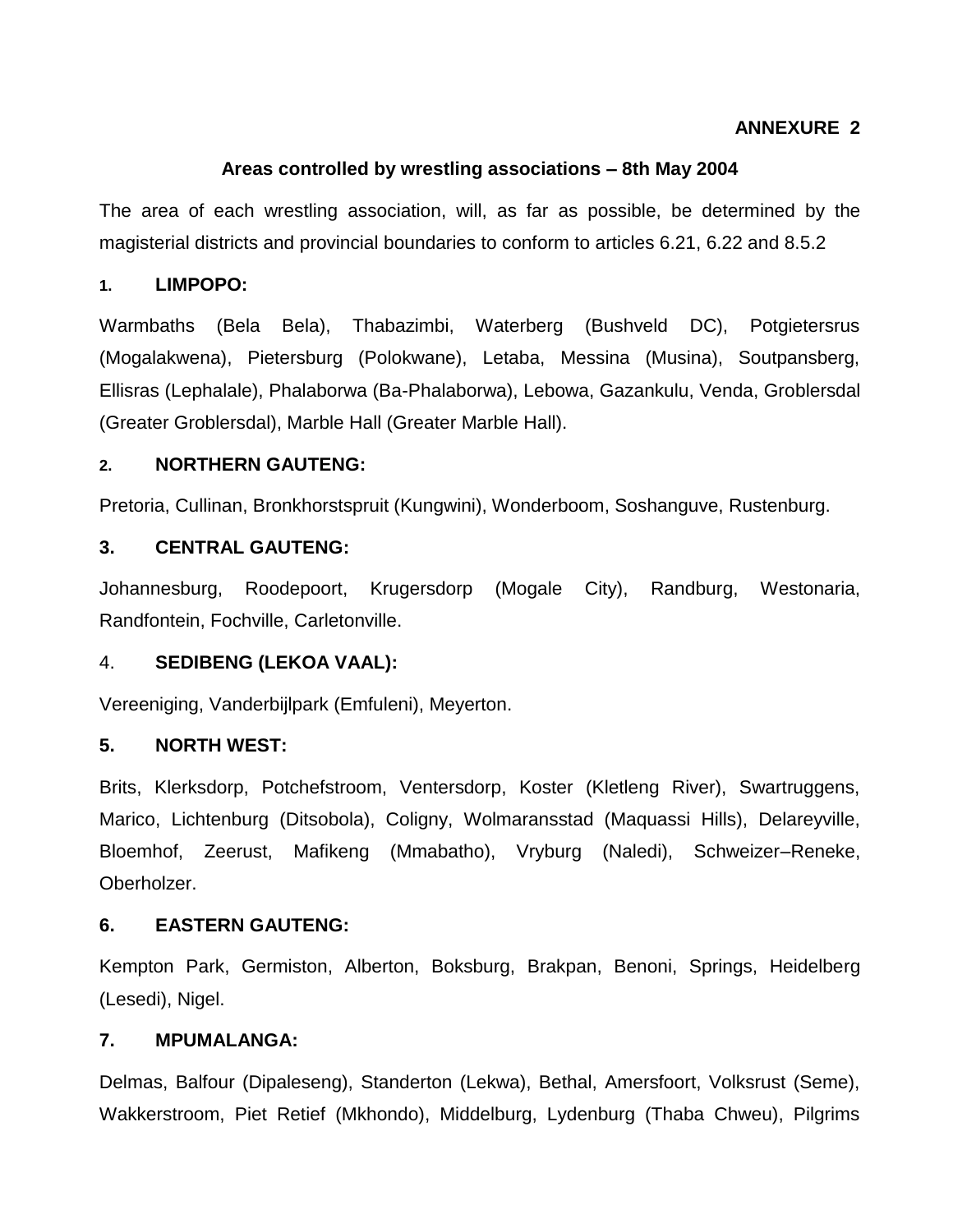Rest, Belfast (Highlands), Waterval-Boven, Carolina (Albert Luthuli), White River, Barberton (Umjindi), Witbank (Emalahleni), Kangwane, Kriel, Highveld Ridge, Burgersfort.

# **8. NORTHERN FREESTATE:**

Kroonstad (Moqhaka), Bothaville (Nala), Viljoenskroon, Vredefort, Parys (Ngwathe), Sasolburg (Metsimaholo), Heilbron, Frankfort, Vrede (Phumelela), Reitz (Nketoana), Lindley, Bethlehem (Dihlabeng), Harrismith, Odendaalsrus, Welkom (Matihabeng), Henneman, Virginia, Ventersburg, Senekal, Fouriesburg, Ficksburg (Setsoto), Marquard, Clocolan, Winburg, Theunissen, Wesselsbron, Qwa-Qwa

# **9. NORTHERN CAPE:**

Girdibuam, Jebgardt, Prieska, Britstown, Hopetown, De Aar (Garop), Philipstown, Herbert, Hay, Jacobsdal, Kimberley, Boshoff (Tokologo), Hoopstad (Tswelopele), Warrenton, Postmansburg, Hartswater, Barkly-West (Thusanang), Kuruman, Hertzogville, Colesberg (Towerburg), Hanover, Richmond, Christiana.

# **10. SOUTHERN FREE STATE:**

Bloemfontein (Mangaung), Bultfontein, Brandfort (Masilonyana), Petrusburg, Koffiefontein (Letsemeng), Fauresmith, Jagersfontein, Philippolis, Trompsburg (Kopanong), Edenburg, Reddersburg, Bethulie, Smithfield, Rouxville, Zastron (Mohokare), Wepener, De Wetsdorp, Ladybrand (Mantsopa), Excelsior.

# **11. NATAL:**

Escourt (Umtshezi), Bergville, Kliprivier, Dannhauser, Glencoe, Newcastle, Utrecht, Paulpietersburg (Edumbe), Vryheid, Nqutu, Dundee, Msinga, Weenen, Mpendle, Polela, Lions River, Umvoti, Mkandia, Babanago, Mahlbatini, Nongoma, Ngatshe, Ngwavuma, Ubombo, Hlabisa, Motonjaneni, Eshowe, Mapumulo, Lower Tugela, New Hanover, Ndwedwe, Durban, Pinetown, Umbumbulu, Richmond, Ixopo, Umzinto, Port Shepstone, Port Edward, Mooiriver, Kranskop, Mtunzini, Paul Pietersburg, Camperdown (Mkhambathini), Lower Imfolozi, Chatsworth, Umlazi, Inanda, Ulundi, Pongola.

# **12. WESTERN PROVINCE:**

Cape Town, Simonstown, Wynberg, Bellville, Stellenbosch, Strand, Somerset-West, Caledon (Threewaterskloof), Hermanus (Overstrand), Bredasdorp, Swellendam, Heidelberg (Langeberg), Riversdal, Kuilsriver, Goodwood, Mitchells Plain.